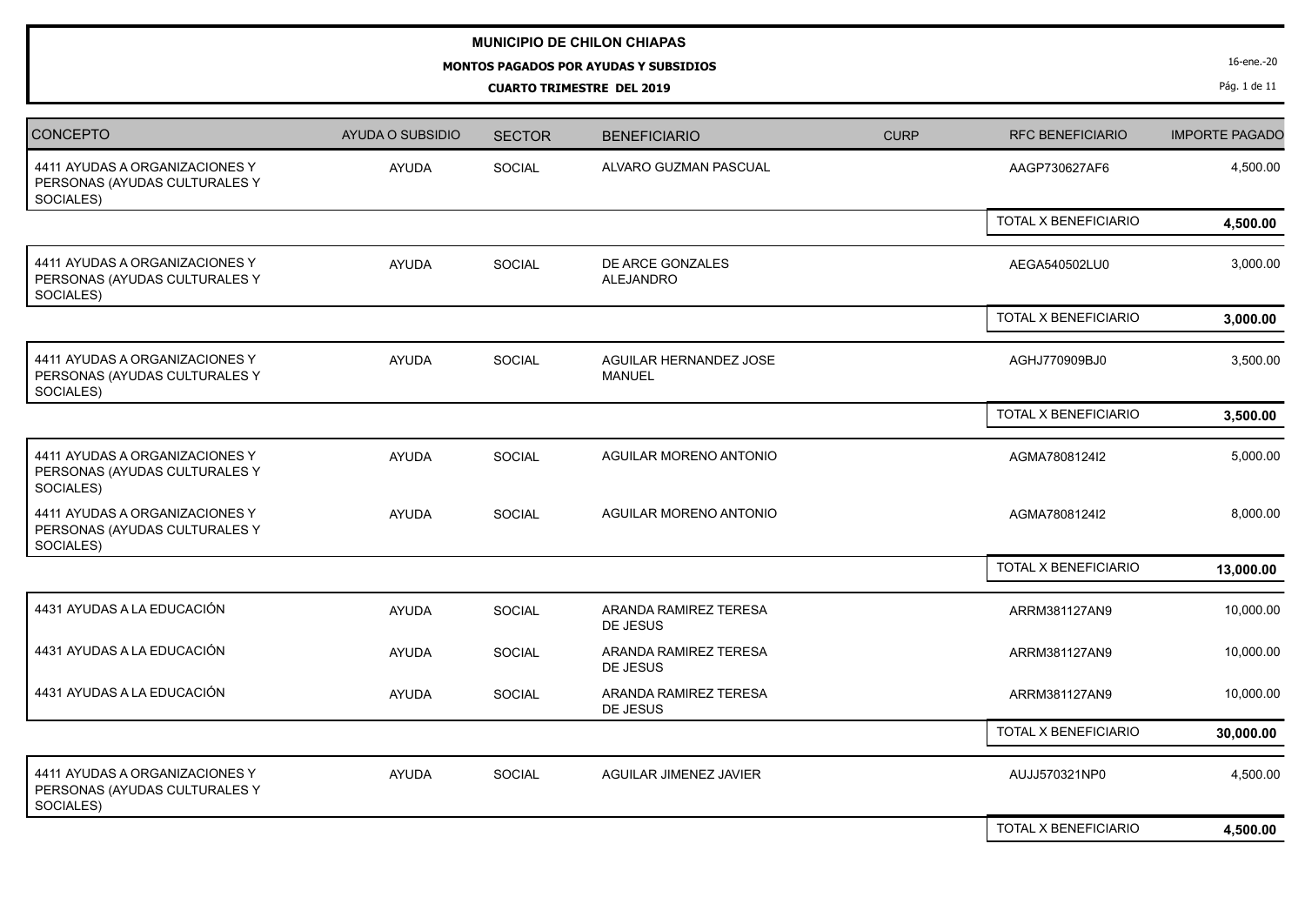| CONCEPTO                                                                     | <b>AYUDA O SUBSIDIO</b> | <b>SECTOR</b> | <b>BENEFICIARIO</b>                                | <b>CURP</b> | <b>RFC BENEFICIARIO</b>     | <b>IMPORTE PAGADO</b> |
|------------------------------------------------------------------------------|-------------------------|---------------|----------------------------------------------------|-------------|-----------------------------|-----------------------|
| 4411 AYUDAS A ORGANIZACIONES Y<br>PERSONAS (AYUDAS CULTURALES Y<br>SOCIALES) | <b>AYUDA</b>            | SOCIAL        | <b>BALAM GUTIERREZ JOSE</b><br>ALEJANDRO           |             | BAGA821204246               | 3,000.00              |
|                                                                              |                         |               |                                                    |             | <b>TOTAL X BENEFICIARIO</b> | 3,000.00              |
| 4451 AYUDAS A INSTITUCIONES SIN FINES<br>DE LUCRO                            | <b>AYUDA</b>            | <b>SOCIAL</b> | BELTRAN SANCHEZ DULCE<br><b>MARIA ESPERANZA</b>    |             | BESD630613LR2               | 14,000.00             |
| 4451 AYUDAS A INSTITUCIONES SIN FINES<br>DE LUCRO                            | <b>AYUDA</b>            | <b>SOCIAL</b> | BELTRAN SANCHEZ DULCE<br><b>MARIA ESPERANZA</b>    |             | BESD630613LR2               | 14,000.00             |
| 4411 AYUDAS A ORGANIZACIONES Y<br>PERSONAS (AYUDAS CULTURALES Y<br>SOCIALES) | <b>AYUDA</b>            | <b>SOCIAL</b> | BELTRAN SANCHEZ DULCE<br><b>MARIA ESPERANZA</b>    |             | BESD630613LR2               | 50,000.00             |
| 4451 AYUDAS A INSTITUCIONES SIN FINES<br>DE LUCRO                            | AYUDA                   | <b>SOCIAL</b> | BELTRAN SANCHEZ DULCE<br><b>MARIA ESPERANZA</b>    |             | BESD630613LR2               | 14,000.00             |
|                                                                              |                         |               |                                                    |             | TOTAL X BENEFICIARIO        | 92,000.00             |
| 4411 AYUDAS A ORGANIZACIONES Y<br>PERSONAS (AYUDAS CULTURALES Y<br>SOCIALES) | <b>AYUDA</b>            | SOCIAL        | <b>BURGUETE GOMEZ</b><br><b>MARGARITA DE JESUS</b> |             | BUGM800404N83               | 6,000.00              |
|                                                                              |                         |               |                                                    |             | <b>TOTAL X BENEFICIARIO</b> | 6,000.00              |
| 4451 AYUDAS A INSTITUCIONES SIN FINES<br>DE LUCRO                            | <b>AYUDA</b>            | SOCIAL        | CARDENAS GONZALEZ<br><b>NELLY PATRICIA</b>         |             | CAGN690213M34               | 4,000.00              |
| 4451 AYUDAS A INSTITUCIONES SIN FINES<br>DE LUCRO                            | <b>AYUDA</b>            | <b>SOCIAL</b> | CARDENAS GONZALEZ<br><b>NELLY PATRICIA</b>         |             | CAGN690213M34               | 4,000.00              |
| 4451 AYUDAS A INSTITUCIONES SIN FINES<br>DE LUCRO                            | AYUDA                   | SOCIAL        | CARDENAS GONZALEZ<br><b>NELLY PATRICIA</b>         |             | CAGN690213M34               | 8,000.00              |
|                                                                              |                         |               |                                                    |             | TOTAL X BENEFICIARIO        | 16,000.00             |
| 4411 AYUDAS A ORGANIZACIONES Y<br>PERSONAS (AYUDAS CULTURALES Y<br>SOCIALES) | <b>AYUDA</b>            | <b>SOCIAL</b> | CONSTANTINO BAUTISTA<br>DOMINGO GENARO             |             | COBD550804GZ3               | 3,000.00              |
|                                                                              |                         |               |                                                    |             | TOTAL X BENEFICIARIO        | 3,000.00              |
| 4411 AYUDAS A ORGANIZACIONES Y<br>PERSONAS (AYUDAS CULTURALES Y<br>SOCIALES) | <b>AYUDA</b>            | <b>SOCIAL</b> | <b>CRUZ LOPEZ CESAR</b><br><b>SAMUEL</b>           |             | CULC890413V22               | 3,000.00              |
|                                                                              |                         |               |                                                    |             | TOTAL X BENEFICIARIO        | 3,000.00              |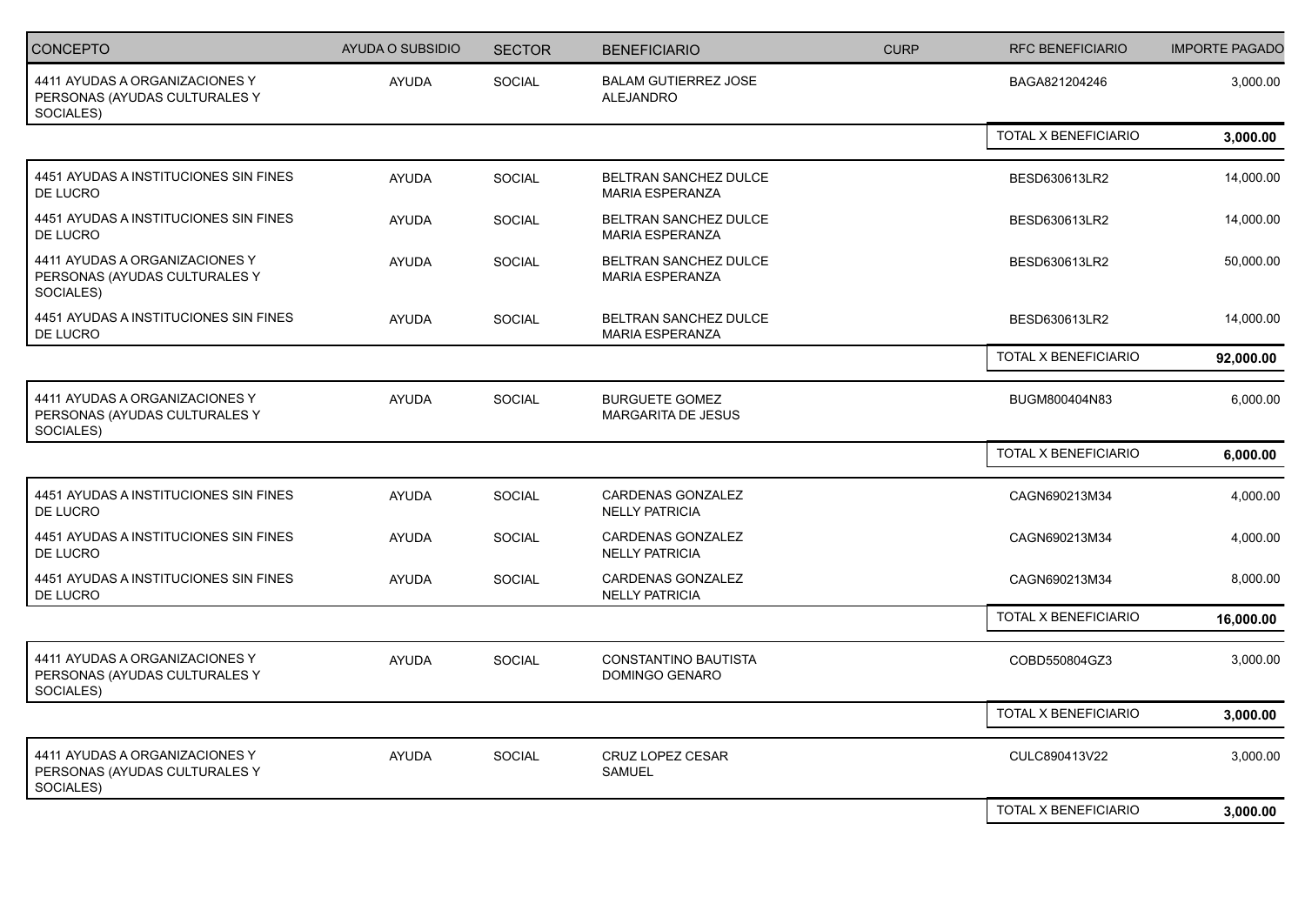| CONCEPTO                                                                     | <b>AYUDA O SUBSIDIO</b> | <b>SECTOR</b> | <b>BENEFICIARIO</b>                            | <b>CURP</b> | <b>RFC BENEFICIARIO</b>     | <b>IMPORTE PAGADO</b> |
|------------------------------------------------------------------------------|-------------------------|---------------|------------------------------------------------|-------------|-----------------------------|-----------------------|
| 4411 AYUDAS A ORGANIZACIONES Y<br>PERSONAS (AYUDAS CULTURALES Y<br>SOCIALES) | AYUDA                   | SOCIAL        | CRUZ PEREZ JORGE                               |             | CUPJ590504I94               | 3,000.00              |
|                                                                              |                         |               |                                                |             | TOTAL X BENEFICIARIO        | 3,000.00              |
| 4411 AYUDAS A ORGANIZACIONES Y<br>PERSONAS (AYUDAS CULTURALES Y<br>SOCIALES) | AYUDA                   | SOCIAL        | <b>DEMESA AGUILAR</b><br><b>JERONIMO</b>       |             | DEAJ640208QQ0               | 5,000.00              |
|                                                                              |                         |               |                                                |             | TOTAL X BENEFICIARIO        | 5,000.00              |
| 4411 AYUDAS A ORGANIZACIONES Y<br>PERSONAS (AYUDAS CULTURALES Y<br>SOCIALES) | <b>AYUDA</b>            | SOCIAL        | DIAZ GARCIA KENY DANEY                         |             | DIGK951031BR4               | 3,000.00              |
|                                                                              |                         |               |                                                |             | TOTAL X BENEFICIARIO        | 3,000.00              |
| 4411 AYUDAS A ORGANIZACIONES Y<br>PERSONAS (AYUDAS CULTURALES Y<br>SOCIALES) | <b>AYUDA</b>            | SOCIAL        | <b>DISTRIBUIDORA MACA MART</b><br>S.A. DE C.V. |             | DMM970121DH2                | 30,000.00             |
|                                                                              |                         |               |                                                |             | TOTAL X BENEFICIARIO        | 30,000.00             |
| 4411 AYUDAS A ORGANIZACIONES Y<br>PERSONAS (AYUDAS CULTURALES Y<br>SOCIALES) | AYUDA                   | SOCIAL        | ESTRADA DEMEZA MARIANO                         |             | EADM740327AJ7               | 50,000.00             |
|                                                                              |                         |               |                                                |             | TOTAL X BENEFICIARIO        | 50,000.00             |
| 4411 AYUDAS A ORGANIZACIONES Y<br>PERSONAS (AYUDAS CULTURALES Y<br>SOCIALES) | <b>AYUDA</b>            | SOCIAL        | ESTRADA HERNANDEZ<br><b>GILBERTO</b>           |             | EAHJ790314KG1               | 3,000.00              |
|                                                                              |                         |               |                                                |             | TOTAL X BENEFICIARIO        | 3,000.00              |
| 4411 AYUDAS A ORGANIZACIONES Y<br>PERSONAS (AYUDAS CULTURALES Y<br>SOCIALES) | <b>AYUDA</b>            | SOCIAL        | <b>ESPINOSA DIAZ ROBERTO</b><br>CARLOS         |             | EIDR840507IB8               | 10,000.00             |
|                                                                              |                         |               |                                                |             | TOTAL X BENEFICIARIO        | 10,000.00             |
| 4411 AYUDAS A ORGANIZACIONES Y<br>PERSONAS (AYUDAS CULTURALES Y<br>SOCIALES) | <b>AYUDA</b>            | <b>SOCIAL</b> | <b>ESPINOZA GOMES JOSE</b>                     |             | EIGJ630314G90               | 4,000.00              |
|                                                                              |                         |               |                                                |             | <b>TOTAL X BENEFICIARIO</b> | 4,000.00              |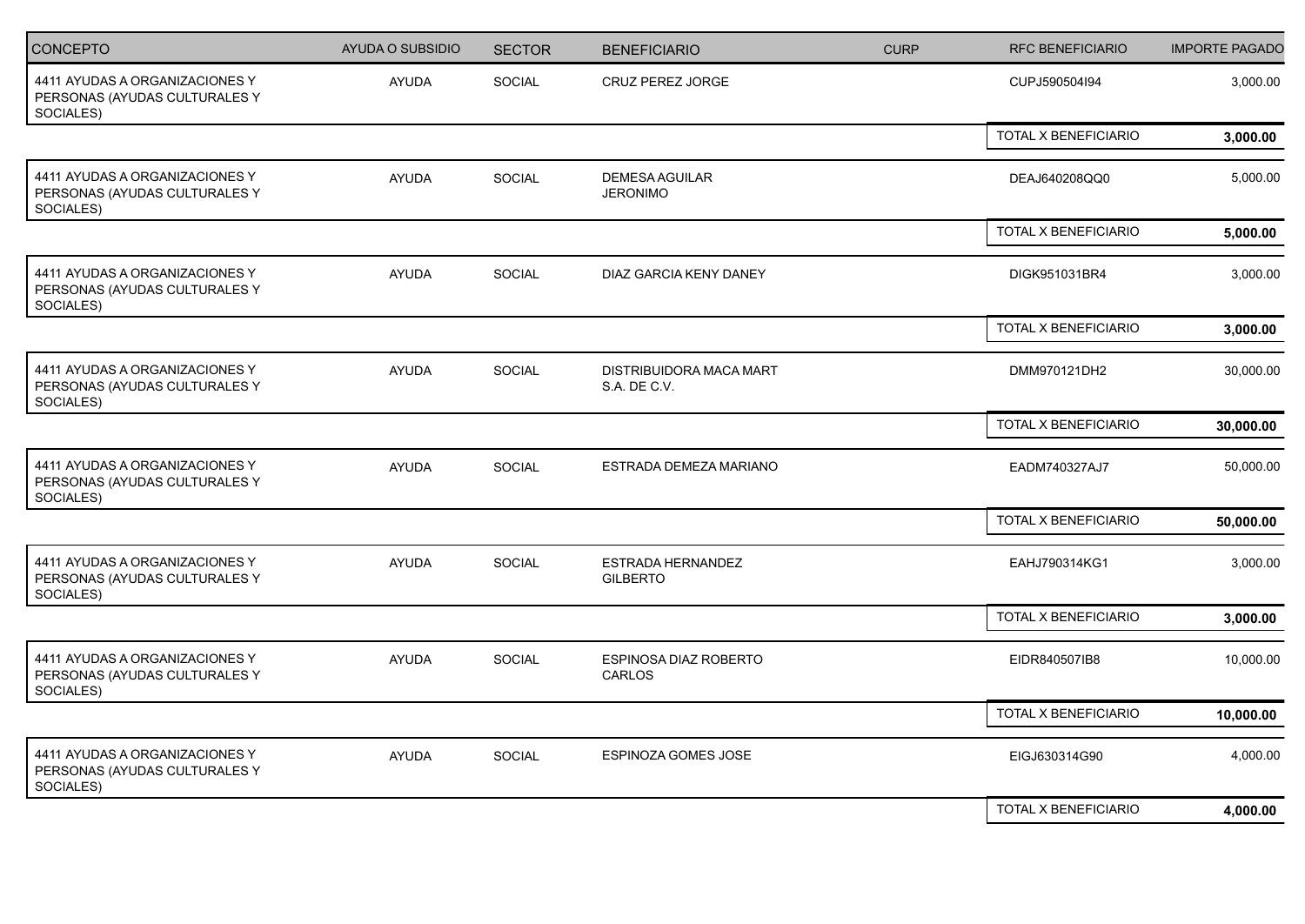| <b>CONCEPTO</b>                                                              | <b>AYUDA O SUBSIDIO</b> | <b>SECTOR</b>    | <b>BENEFICIARIO</b>                      | <b>CURP</b>               | <b>RFC BENEFICIARIO</b> | <b>IMPORTE PAGADO</b> |
|------------------------------------------------------------------------------|-------------------------|------------------|------------------------------------------|---------------------------|-------------------------|-----------------------|
| 4411 AYUDAS A ORGANIZACIONES Y<br>PERSONAS (AYUDAS CULTURALES Y<br>SOCIALES) | AYUDA                   | SOCIAL           | ESPINOZA GUTIERREZ JUAN                  |                           | EIGJ680711TR0           | 155,000.00            |
|                                                                              |                         |                  |                                          |                           | TOTAL X BENEFICIARIO    | 155,000.00            |
| 4311 SUBSIDIOS A LA PRODUCCIÓN                                               | <b>SUBSIDIO</b>         | <b>ECONOMICO</b> | FINSAMEX AGRO SA DE CV                   |                           | FAG161201DS3            | 249,900.00            |
|                                                                              |                         |                  |                                          |                           | TOTAL X BENEFICIARIO    | 249,900.00            |
| 4411 AYUDAS A ORGANIZACIONES Y<br>PERSONAS (AYUDAS CULTURALES Y<br>SOCIALES) | <b>AYUDA</b>            | <b>SOCIAL</b>    | GOMEZ ALVARO ARMANDO                     |                           | GOAA740206EG1           | 2,500.00              |
|                                                                              |                         |                  |                                          |                           | TOTAL X BENEFICIARIO    | 2,500.00              |
| 4411 AYUDAS A ORGANIZACIONES Y<br>PERSONAS (AYUDAS CULTURALES Y<br>SOCIALES) | <b>AYUDA</b>            | SOCIAL           | GOMEZ CHAVEZ MARIO<br><b>ALONSO</b>      |                           | GOCM600811EI7           | 20,000.00             |
|                                                                              |                         |                  |                                          |                           | TOTAL X BENEFICIARIO    | 20,000.00             |
| 4431 AYUDAS A LA EDUCACIÓN                                                   | <b>AYUDA</b>            | SOCIAL           | GONZALEZ ESTRADA HUGO<br><b>ALBERTO</b>  | $\boldsymbol{\mathsf{X}}$ | GOEH800722799           | 3,097.20              |
| 4481 OTRAS AYUDAS                                                            | <b>AYUDA</b>            | SOCIAL           | GONZALEZ ESTRADA HUGO<br><b>ALBERTO</b>  | $\mathsf{X}$              | GOEH800722799           | 25,200.00             |
| 4481 OTRAS AYUDAS                                                            | <b>AYUDA</b>            | SOCIAL           | GONZALEZ ESTRADA HUGO<br><b>ALBERTO</b>  | $\boldsymbol{\mathsf{X}}$ | GOEH800722799           | 2,999.99              |
|                                                                              |                         |                  |                                          |                           | TOTAL X BENEFICIARIO    | 31,297.19             |
| 4411 AYUDAS A ORGANIZACIONES Y<br>PERSONAS (AYUDAS CULTURALES Y<br>SOCIALES) | <b>AYUDA</b>            | SOCIAL           | <b>GOMEZ GUTIERREZ</b><br>ABELARDO       |                           | GOGA790622R42           | 20,000.00             |
|                                                                              |                         |                  |                                          |                           | TOTAL X BENEFICIARIO    | 20,000.00             |
| 4411 AYUDAS A ORGANIZACIONES Y<br>PERSONAS (AYUDAS CULTURALES Y<br>SOCIALES) | AYUDA                   | SOCIAL           | <b>GOMEZ HERNANDEZ</b><br><b>ANDRES</b>  |                           | GOHA5204256I4           | 5,000.00              |
|                                                                              |                         |                  |                                          |                           | TOTAL X BENEFICIARIO    | 5,000.00              |
| 4411 AYUDAS A ORGANIZACIONES Y<br>PERSONAS (AYUDAS CULTURALES Y<br>SOCIALES) | AYUDA                   | SOCIAL           | <b>GOMEZ HERNANDEZ</b><br><b>DOMINGO</b> |                           | GOHD780613LE4           | 4,000.00              |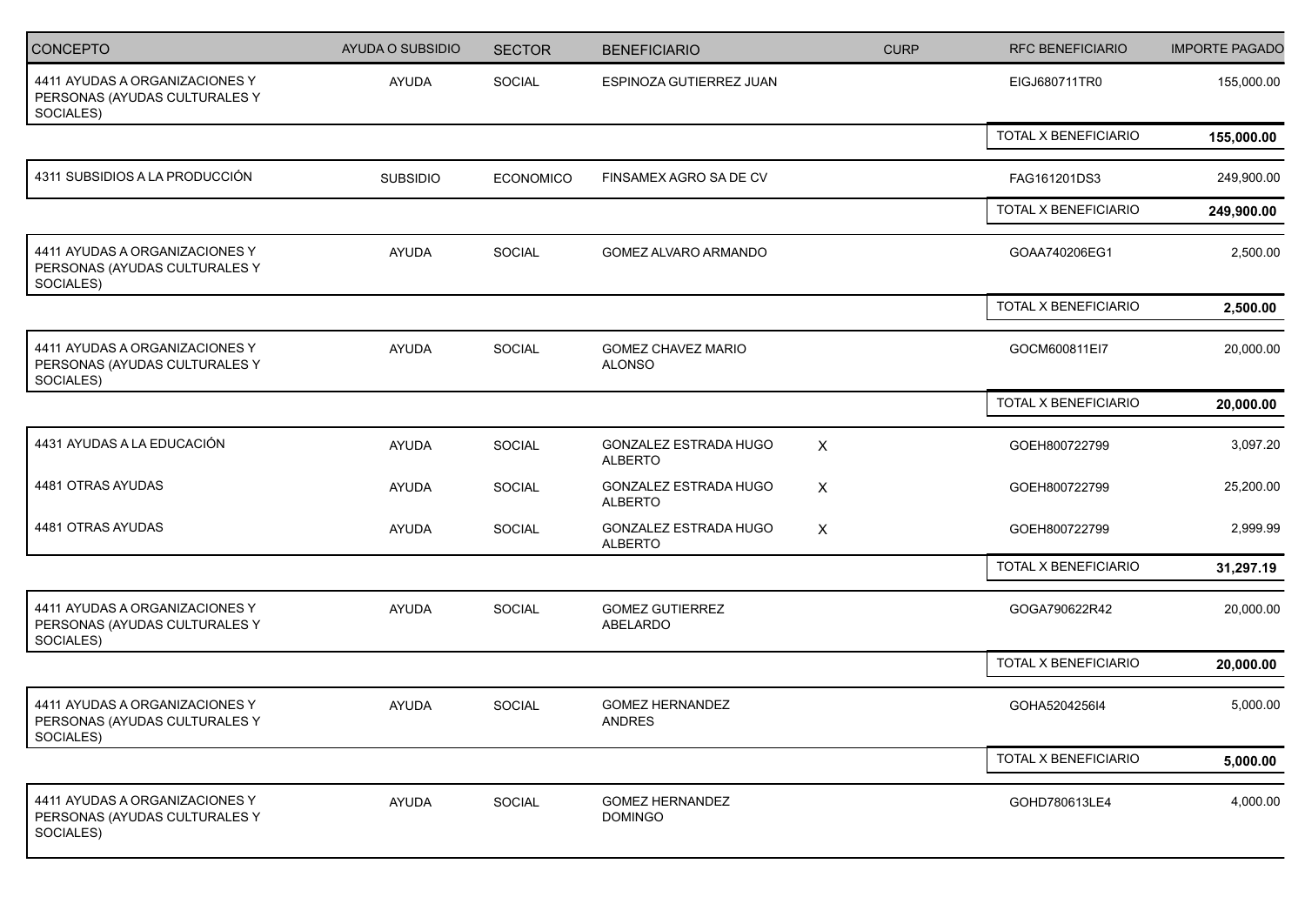| <b>CONCEPTO</b>                                                              | AYUDA O SUBSIDIO | <b>SECTOR</b> | <b>BENEFICIARIO</b>                           | <b>CURP</b> | <b>RFC BENEFICIARIO</b>     | <b>IMPORTE PAGADO</b> |
|------------------------------------------------------------------------------|------------------|---------------|-----------------------------------------------|-------------|-----------------------------|-----------------------|
|                                                                              |                  |               |                                               |             | <b>TOTAL X BENEFICIARIO</b> | 4,000.00              |
| 4411 AYUDAS A ORGANIZACIONES Y<br>PERSONAS (AYUDAS CULTURALES Y<br>SOCIALES) | <b>AYUDA</b>     | SOCIAL        | GOMEZ LOPEZ PEDRO                             |             | GOLP890224KE7               | 3,000.00              |
|                                                                              |                  |               |                                               |             | TOTAL X BENEFICIARIO        | 3,000.00              |
| 4411 AYUDAS A ORGANIZACIONES Y<br>PERSONAS (AYUDAS CULTURALES Y<br>SOCIALES) | <b>AYUDA</b>     | SOCIAL        | GOMEZ PEREZ ABELARDO                          |             | GOPA660520KW4               | 3,000.00              |
|                                                                              |                  |               |                                               |             | TOTAL X BENEFICIARIO        | 3,000.00              |
| 4411 AYUDAS A ORGANIZACIONES Y<br>PERSONAS (AYUDAS CULTURALES Y<br>SOCIALES) | <b>AYUDA</b>     | SOCIAL        | <b>GONZALEZ PARADA NERY</b><br><b>CECILIA</b> |             | GOPN811122RI0               | 45,000.00             |
|                                                                              |                  |               |                                               |             | TOTAL X BENEFICIARIO        | 45,000.00             |
| 4411 AYUDAS A ORGANIZACIONES Y<br>PERSONAS (AYUDAS CULTURALES Y<br>SOCIALES) | <b>AYUDA</b>     | SOCIAL        | <b>GOMEZ PEREZ SAMUEL</b>                     |             | GOPS710812DI7               | 2,500.00              |
|                                                                              |                  |               |                                               |             | TOTAL X BENEFICIARIO        | 2,500.00              |
| 4481 OTRAS AYUDAS                                                            | AYUDA            | SOCIAL        | GONZALEZ VAZQUEZ OLGA<br><b>GUADALUPE</b>     |             | GOVO7206281P9               | 9,950.00              |
|                                                                              |                  |               |                                               |             | TOTAL X BENEFICIARIO        | 9,950.00              |
| 4411 AYUDAS A ORGANIZACIONES Y<br>PERSONAS (AYUDAS CULTURALES Y<br>SOCIALES) | <b>AYUDA</b>     | SOCIAL        | GUIRAO DOMINGUEZ MARIA<br><b>ENEDINA</b>      |             | GUDM7302245J1               | 2,000.00              |
|                                                                              |                  |               |                                               |             | TOTAL X BENEFICIARIO        | 2,000.00              |
| 4411 AYUDAS A ORGANIZACIONES Y<br>PERSONAS (AYUDAS CULTURALES Y<br>SOCIALES) | AYUDA            | SOCIAL        | GUZMAN DEMEZA NICOLASA                        |             | GUDN740116IW7               | 3,000.00              |
|                                                                              |                  |               |                                               |             | TOTAL X BENEFICIARIO        | 3,000.00              |
| 4411 AYUDAS A ORGANIZACIONES Y<br>PERSONAS (AYUDAS CULTURALES Y<br>SOCIALES) | <b>AYUDA</b>     | <b>SOCIAL</b> | <b>GUTIERREZ ENCINO LUIS</b><br><b>DAVID</b>  |             | GUEL970817977               | 5,000.00              |
|                                                                              |                  |               |                                               |             | TOTAL X BENEFICIARIO        | 5,000.00              |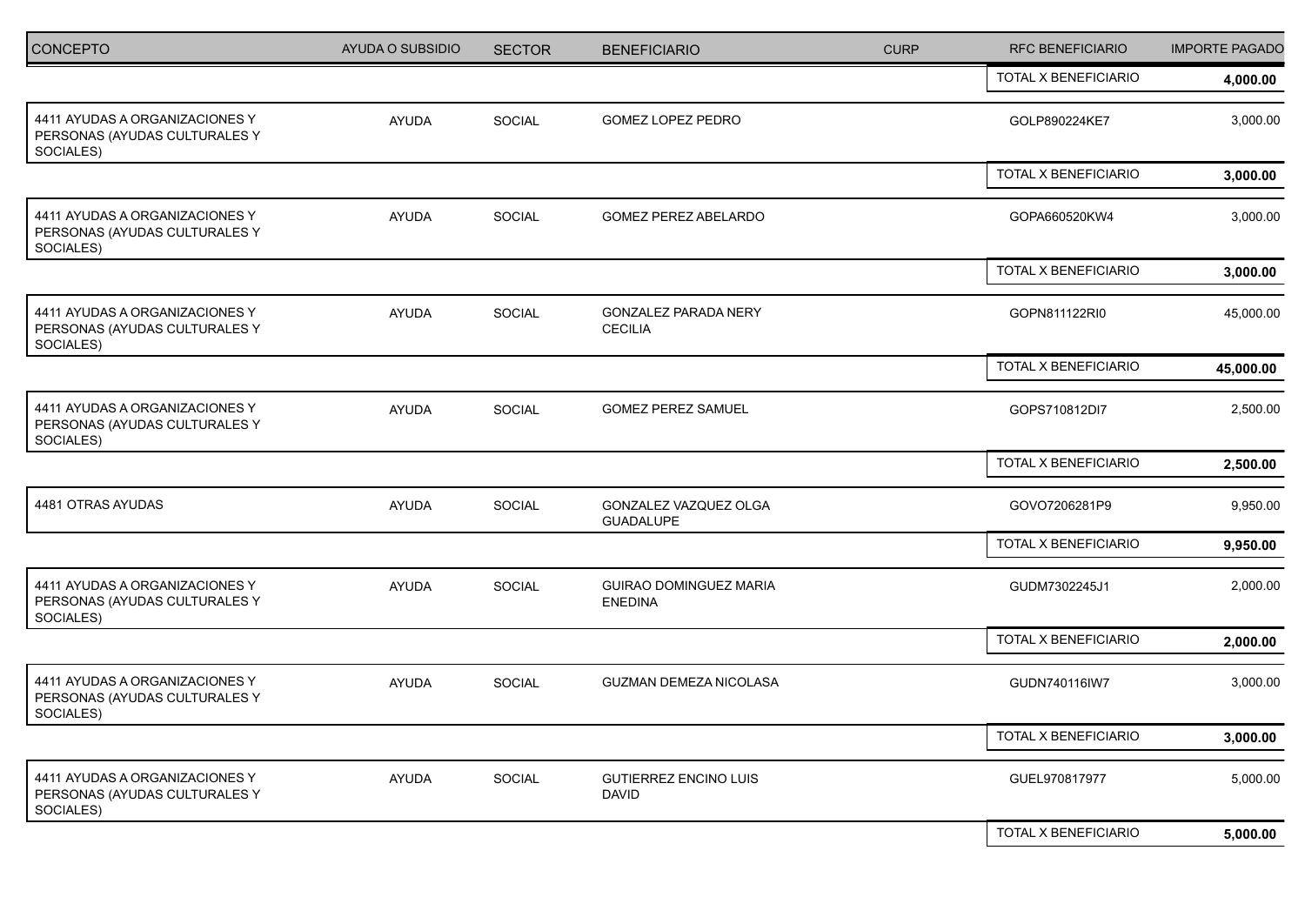| CONCEPTO                                                                     | <b>AYUDA O SUBSIDIO</b> | <b>SECTOR</b> | <b>BENEFICIARIO</b>                               | <b>CURP</b> | <b>RFC BENEFICIARIO</b>     | <b>IMPORTE PAGADO</b> |
|------------------------------------------------------------------------------|-------------------------|---------------|---------------------------------------------------|-------------|-----------------------------|-----------------------|
| 4411 AYUDAS A ORGANIZACIONES Y<br>PERSONAS (AYUDAS CULTURALES Y<br>SOCIALES) | <b>AYUDA</b>            | SOCIAL        | <b>GUTIERREZ GOMEZ</b><br><b>HOMERO</b>           |             | GUGH711005AP5               | 4,000.00              |
|                                                                              |                         |               |                                                   |             | TOTAL X BENEFICIARIO        | 4,000.00              |
| 4411 AYUDAS A ORGANIZACIONES Y<br>PERSONAS (AYUDAS CULTURALES Y<br>SOCIALES) | <b>AYUDA</b>            | SOCIAL        | GUTIERREZ GUZMAN PABLO                            |             | GUGP650605JQ0               | 3,000.00              |
|                                                                              |                         |               |                                                   |             | TOTAL X BENEFICIARIO        | 3,000.00              |
| 4411 AYUDAS A ORGANIZACIONES Y<br>PERSONAS (AYUDAS CULTURALES Y<br>SOCIALES) | <b>AYUDA</b>            | SOCIAL        | <b>GUTIERREZ HERNANDEZ</b><br><b>PEDRO</b>        |             | GUHP680315IV3               | 2,500.00              |
|                                                                              |                         |               |                                                   |             | TOTAL X BENEFICIARIO        | 2,500.00              |
| 4411 AYUDAS A ORGANIZACIONES Y<br>PERSONAS (AYUDAS CULTURALES Y<br>SOCIALES) | AYUDA                   | SOCIAL        | <b>GUTIERREZ MORENO</b><br><b>BLANCA MARICELA</b> |             | GUMB990407QK7               | 10,000.00             |
|                                                                              |                         |               |                                                   |             | TOTAL X BENEFICIARIO        | 10,000.00             |
| 4411 AYUDAS A ORGANIZACIONES Y<br>PERSONAS (AYUDAS CULTURALES Y<br>SOCIALES) | <b>AYUDA</b>            | SOCIAL        | <b>GUTIERREZ MORENO</b><br><b>DOMINGO</b>         |             | GUMD610615E48               | 3,000.00              |
|                                                                              |                         |               |                                                   |             | <b>TOTAL X BENEFICIARIO</b> | 3,000.00              |
| 4411 AYUDAS A ORGANIZACIONES Y<br>PERSONAS (AYUDAS CULTURALES Y<br>SOCIALES) | <b>AYUDA</b>            | <b>SOCIAL</b> | <b>GUZMAN MONTERROZA</b><br><b>GABRIEL</b>        |             | GUMG780612AJ6               | 8,000.00              |
|                                                                              |                         |               |                                                   |             | TOTAL X BENEFICIARIO        | 8,000.00              |
| 4411 AYUDAS A ORGANIZACIONES Y<br>PERSONAS (AYUDAS CULTURALES Y<br>SOCIALES) | <b>AYUDA</b>            | SOCIAL        | HERNANDEZ DEMEZA<br>MANUEL                        |             | HEDM630903SM7               | 3,000.00              |
|                                                                              |                         |               |                                                   |             | TOTAL X BENEFICIARIO        | 3,000.00              |
| 4411 AYUDAS A ORGANIZACIONES Y<br>PERSONAS (AYUDAS CULTURALES Y<br>SOCIALES) | <b>AYUDA</b>            | SOCIAL        | HERNANDEZ GONZALEZ<br><b>ANTONIO</b>              |             | <b>HEGA910909BK7</b>        | 4,000.00              |
|                                                                              |                         |               |                                                   |             | TOTAL X BENEFICIARIO        | 4,000.00              |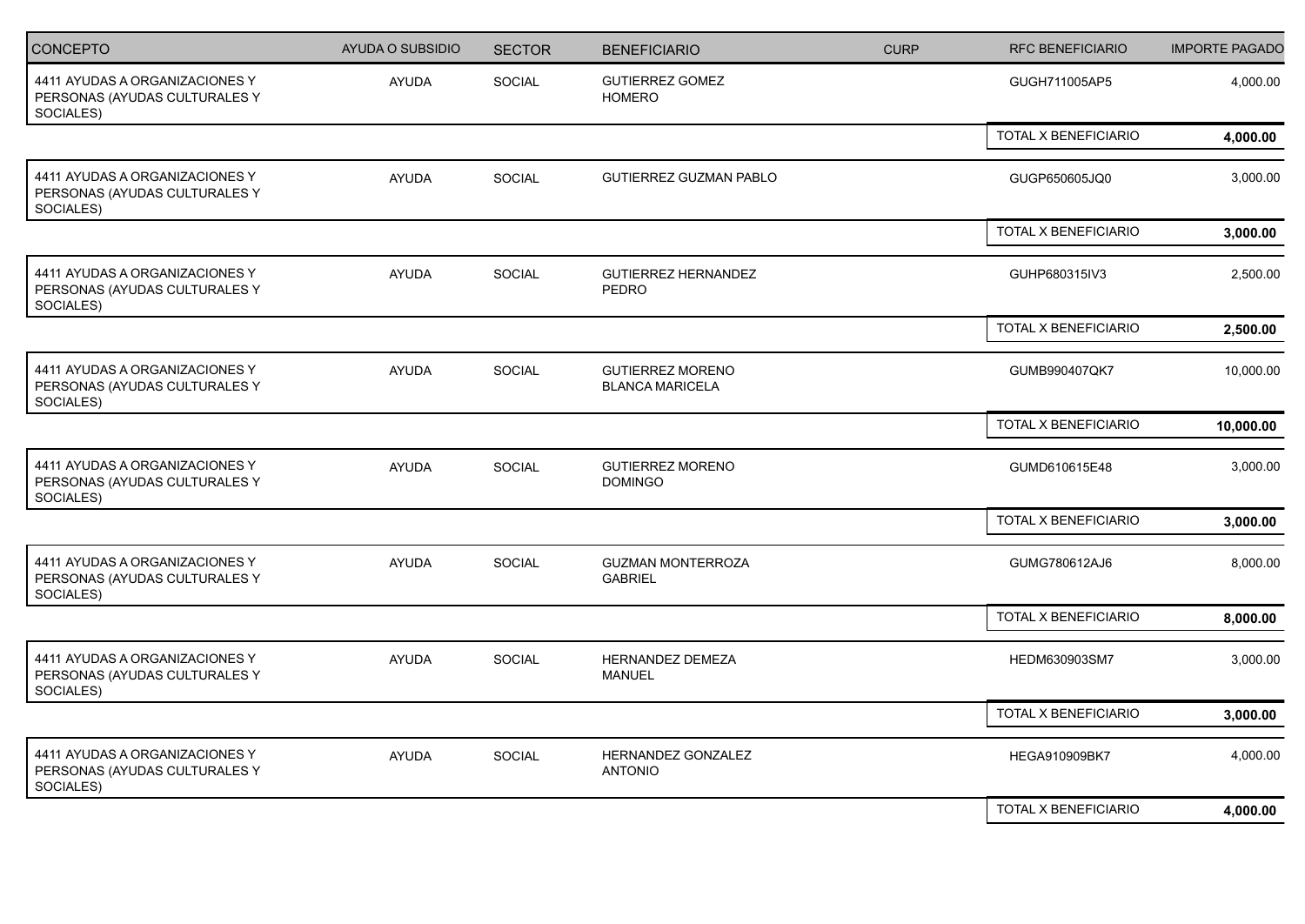| CONCEPTO                                                                     | AYUDA O SUBSIDIO | <b>SECTOR</b> | <b>BENEFICIARIO</b>                   | <b>CURP</b> | RFC BENEFICIARIO     | <b>IMPORTE PAGADO</b> |
|------------------------------------------------------------------------------|------------------|---------------|---------------------------------------|-------------|----------------------|-----------------------|
| 4411 AYUDAS A ORGANIZACIONES Y<br>PERSONAS (AYUDAS CULTURALES Y<br>SOCIALES) | <b>AYUDA</b>     | SOCIAL        | HERNANDEZ GOMEZ FELIX                 |             | HEGF660225AR1        | 4,000.00              |
|                                                                              |                  |               |                                       |             | TOTAL X BENEFICIARIO | 4,000.00              |
| 4411 AYUDAS A ORGANIZACIONES Y<br>PERSONAS (AYUDAS CULTURALES Y<br>SOCIALES) | AYUDA            | SOCIAL        | HERNANDEZ GONZALEZ<br><b>MANUEL</b>   |             | HEGM760106PD4        | 3,000.00              |
|                                                                              |                  |               |                                       |             | TOTAL X BENEFICIARIO | 3,000.00              |
| 4411 AYUDAS A ORGANIZACIONES Y<br>PERSONAS (AYUDAS CULTURALES Y<br>SOCIALES) | AYUDA            | SOCIAL        | HERNANDEZ GOMEZ<br><b>MANUEL</b>      |             | HEGM891201331        | 3,500.00              |
|                                                                              |                  |               |                                       |             | TOTAL X BENEFICIARIO | 3,500.00              |
| 4411 AYUDAS A ORGANIZACIONES Y<br>PERSONAS (AYUDAS CULTURALES Y<br>SOCIALES) | <b>AYUDA</b>     | SOCIAL        | HERNANDEZ MORENO<br><b>DANIEL</b>     |             | HEMD6304214H1        | 3,000.00              |
|                                                                              |                  |               |                                       |             | TOTAL X BENEFICIARIO | 3,000.00              |
| 4411 AYUDAS A ORGANIZACIONES Y<br>PERSONAS (AYUDAS CULTURALES Y<br>SOCIALES) | AYUDA            | SOCIAL        | HERNANDEZ MIRANDA<br><b>JERONIMO</b>  |             | <b>HEMJ890425SA7</b> | 10,000.00             |
|                                                                              |                  |               |                                       |             | TOTAL X BENEFICIARIO | 10,000.00             |
| 4431 AYUDAS A LA EDUCACIÓN                                                   | AYUDA            | SOCIAL        | HUBERT MAYORGA ALEX<br><b>LIMBERG</b> |             | HUMA760616S28        | 3,000.00              |
|                                                                              |                  |               |                                       |             | TOTAL X BENEFICIARIO | 3,000.00              |
| 4411 AYUDAS A ORGANIZACIONES Y<br>PERSONAS (AYUDAS CULTURALES Y<br>SOCIALES) | <b>AYUDA</b>     | SOCIAL        | JIMENEZ DIAZ LUISA                    |             | JIDL9712184N0        | 3,000.00              |
|                                                                              |                  |               |                                       |             | TOTAL X BENEFICIARIO | 3,000.00              |
| 4411 AYUDAS A ORGANIZACIONES Y<br>PERSONAS (AYUDAS CULTURALES Y<br>SOCIALES) | AYUDA            | SOCIAL        | JIMENEZ HERNANDEZ OMAR<br><b>RENE</b> |             | JIHO730221S78        | 4,500.00              |
|                                                                              |                  |               |                                       |             | TOTAL X BENEFICIARIO | 4,500.00              |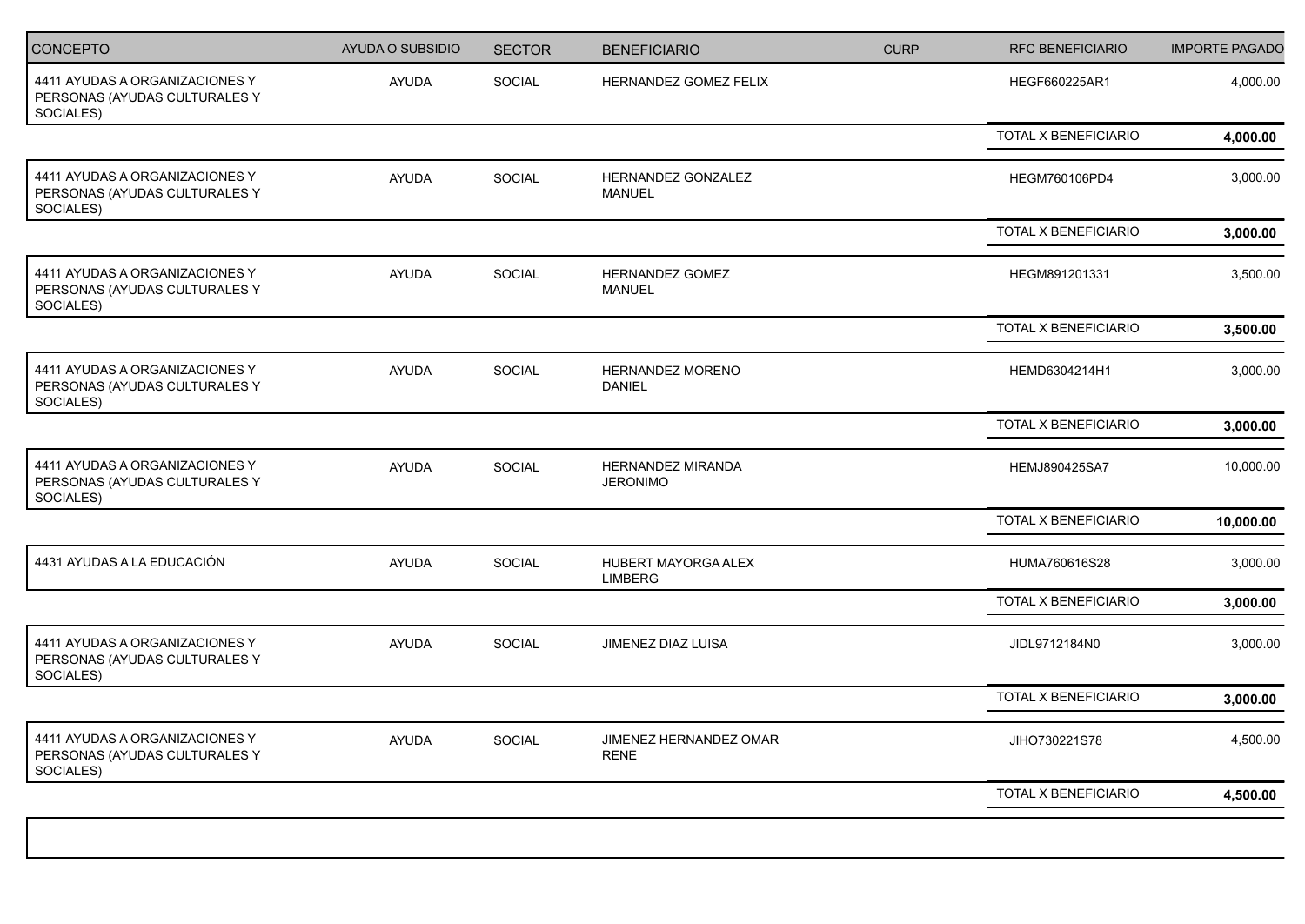| CONCEPTO                                                                     | <b>AYUDA O SUBSIDIO</b> | <b>SECTOR</b> | <b>BENEFICIARIO</b>                     | <b>CURP</b> | <b>RFC BENEFICIARIO</b> | <b>IMPORTE PAGADO</b> |
|------------------------------------------------------------------------------|-------------------------|---------------|-----------------------------------------|-------------|-------------------------|-----------------------|
| 4411 AYUDAS A ORGANIZACIONES Y<br>PERSONAS (AYUDAS CULTURALES Y<br>SOCIALES) | AYUDA                   | SOCIAL        | JIMENEZ MORENO JOSE<br><b>ALFREDO</b>   |             | JIMA760608GN0           | 10,000.00             |
|                                                                              |                         |               |                                         |             | TOTAL X BENEFICIARIO    | 10,000.00             |
| 4411 AYUDAS A ORGANIZACIONES Y<br>PERSONAS (AYUDAS CULTURALES Y<br>SOCIALES) | AYUDA                   | SOCIAL        | MALDONADO PEREZ PEDRO                   |             | MAPP690422LM5           | 8,000.00              |
|                                                                              |                         |               |                                         |             | TOTAL X BENEFICIARIO    | 8,000.00              |
| 4411 AYUDAS A ORGANIZACIONES Y<br>PERSONAS (AYUDAS CULTURALES Y<br>SOCIALES) | AYUDA                   | SOCIAL        | <b>MERLIN CONSTANTINO</b><br>PEDRO JOEL |             | MECP690629PK5           | 10,000.00             |
|                                                                              |                         |               |                                         |             | TOTAL X BENEFICIARIO    | 10,000.00             |
| 4411 AYUDAS A ORGANIZACIONES Y<br>PERSONAS (AYUDAS CULTURALES Y<br>SOCIALES) | AYUDA                   | SOCIAL        | MEZA NAVARRO GLORIA LUZ                 |             | MENG620622EE6           | 2,000.00              |
|                                                                              |                         |               |                                         |             | TOTAL X BENEFICIARIO    | 2,000.00              |
| 4411 AYUDAS A ORGANIZACIONES Y<br>PERSONAS (AYUDAS CULTURALES Y<br>SOCIALES) | AYUDA                   | SOCIAL        | MENDEZ TRUJILLO JUAN<br><b>GABRIEL</b>  |             | METJ980504EM3           | 2,000.00              |
|                                                                              |                         |               |                                         |             | TOTAL X BENEFICIARIO    | 2,000.00              |
| 4411 AYUDAS A ORGANIZACIONES Y<br>PERSONAS (AYUDAS CULTURALES Y<br>SOCIALES) | <b>AYUDA</b>            | SOCIAL        | MORENO AGUILAR JUAN                     |             | MOAJ891123339           | 4,000.00              |
|                                                                              |                         |               |                                         |             | TOTAL X BENEFICIARIO    | 4,000.00              |
| 4411 AYUDAS A ORGANIZACIONES Y<br>PERSONAS (AYUDAS CULTURALES Y<br>SOCIALES) | AYUDA                   | SOCIAL        | MORENO AGUILAR MANUEL                   |             | MOAM890520HB4           | 1,000.00              |
| 4411 AYUDAS A ORGANIZACIONES Y<br>PERSONAS (AYUDAS CULTURALES Y<br>SOCIALES) | <b>AYUDA</b>            | SOCIAL        | MORENO AGUILAR MANUEL                   |             | MOAM890520HB4           | 3,000.00              |
|                                                                              |                         |               |                                         |             | TOTAL X BENEFICIARIO    | 4,000.00              |
| 4411 AYUDAS A ORGANIZACIONES Y<br>PERSONAS (AYUDAS CULTURALES Y<br>SOCIALES) | AYUDA                   | SOCIAL        | MORENO DEMEZA REY DE<br><b>JESUS</b>    |             | MODR610320990           | 5,000.00              |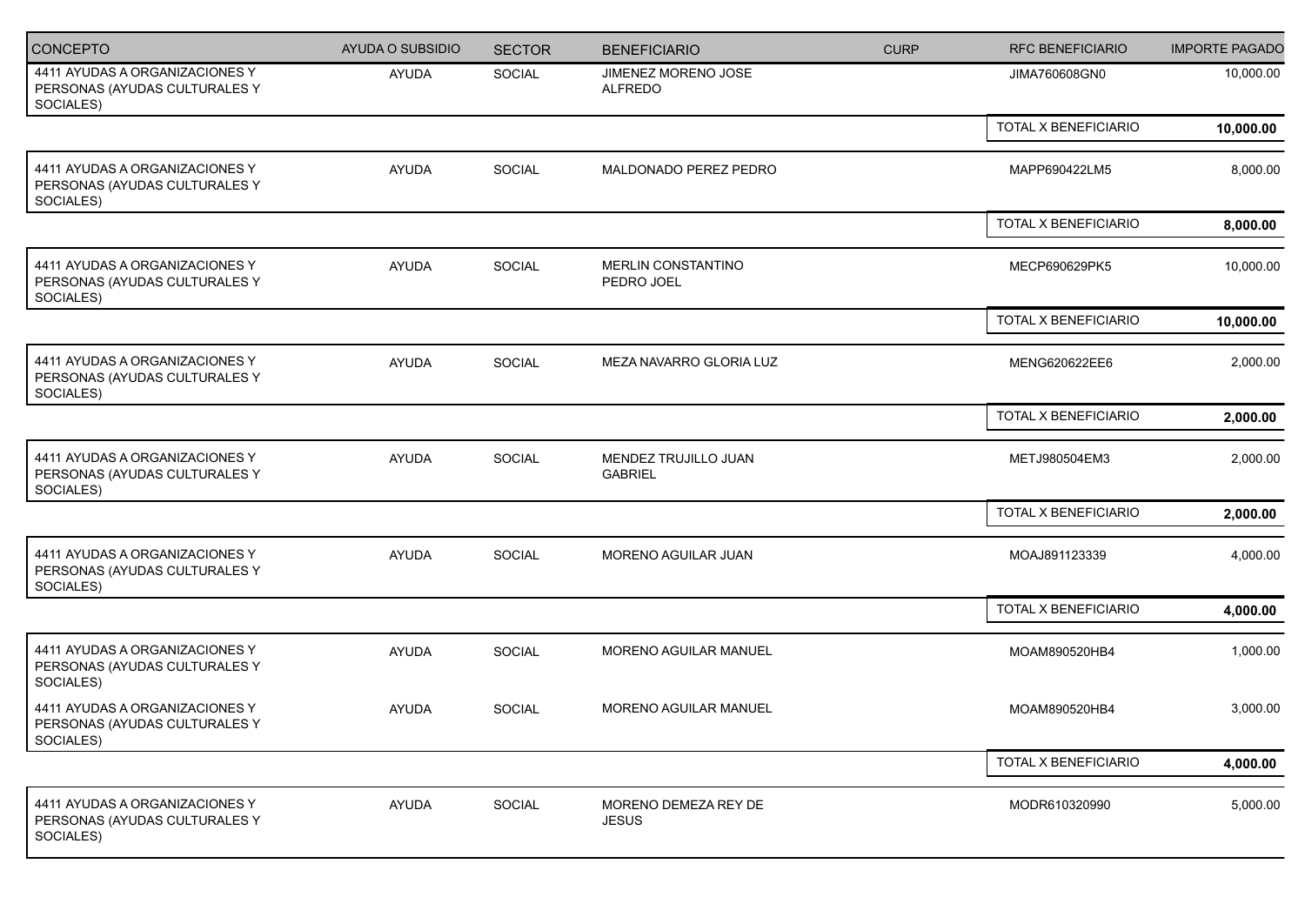| <b>CONCEPTO</b>                                                              | AYUDA O SUBSIDIO | <b>SECTOR</b>    | <b>BENEFICIARIO</b>                           | <b>CURP</b> | <b>RFC BENEFICIARIO</b> | <b>IMPORTE PAGADO</b> |
|------------------------------------------------------------------------------|------------------|------------------|-----------------------------------------------|-------------|-------------------------|-----------------------|
|                                                                              |                  |                  |                                               |             | TOTAL X BENEFICIARIO    | 5,000.00              |
| 4411 AYUDAS A ORGANIZACIONES Y<br>PERSONAS (AYUDAS CULTURALES Y<br>SOCIALES) | AYUDA            | SOCIAL           | MORENO ESTRADA JUAN                           |             | MOEJ691125PD7           | 5,000.00              |
|                                                                              |                  |                  |                                               |             | TOTAL X BENEFICIARIO    | 5,000.00              |
| 4411 AYUDAS A ORGANIZACIONES Y<br>PERSONAS (AYUDAS CULTURALES Y<br>SOCIALES) | <b>AYUDA</b>     | SOCIAL           | MORENO GOMEZ MIGUEL<br><b>ANGEL</b>           |             | MOGM860206EL0           | 40,000.00             |
|                                                                              |                  |                  |                                               |             | TOTAL X BENEFICIARIO    | 40,000.00             |
| 4411 AYUDAS A ORGANIZACIONES Y<br>PERSONAS (AYUDAS CULTURALES Y<br>SOCIALES) | <b>AYUDA</b>     | SOCIAL           | MORALES HERNANDEZ<br><b>FRANCISCO</b>         |             | MOHF990108Q12           | 4,000.00              |
|                                                                              |                  |                  |                                               |             | TOTAL X BENEFICIARIO    | 4,000.00              |
| 4411 AYUDAS A ORGANIZACIONES Y<br>PERSONAS (AYUDAS CULTURALES Y<br>SOCIALES) | <b>AYUDA</b>     | SOCIAL           | MORENO SANCHEZ<br><b>JERONIMO</b>             |             | MOSJ590101BY6           | 3,000.00              |
|                                                                              |                  |                  |                                               |             | TOTAL X BENEFICIARIO    | 3,000.00              |
| 4411 AYUDAS A ORGANIZACIONES Y<br>PERSONAS (AYUDAS CULTURALES Y<br>SOCIALES) | <b>AYUDA</b>     | SOCIAL           | MORENO SANCHEZ JACINTO                        |             | MOSJ631012K60           | 3,000.00              |
|                                                                              |                  |                  |                                               |             | TOTAL X BENEFICIARIO    | 3,000.00              |
| 4311 SUBSIDIOS A LA PRODUCCIÓN                                               | <b>SUBSIDIO</b>  | <b>ECONOMICO</b> | NEGOCIO AGROPECUARIO<br>OCOSINGO SA DE CV     |             | NAO180116L26            | 485,100.00            |
|                                                                              |                  |                  |                                               |             | TOTAL X BENEFICIARIO    | 485,100.00            |
| 4481 OTRAS AYUDAS                                                            | <b>AYUDA</b>     | SOCIAL           | NUCAMENDI MORALES<br><b>MARIA DEL ROSARIO</b> |             | NUMR790408MD9           | 2,284.02              |
|                                                                              |                  |                  |                                               |             | TOTAL X BENEFICIARIO    | 2,284.02              |
| 4411 AYUDAS A ORGANIZACIONES Y<br>PERSONAS (AYUDAS CULTURALES Y<br>SOCIALES) | <b>AYUDA</b>     | SOCIAL           | PEREZ ALVAREZ PETRONA                         |             | PEAP720924BG0           | 6,000.00              |
|                                                                              |                  |                  |                                               |             | TOTAL X BENEFICIARIO    | 6,000.00              |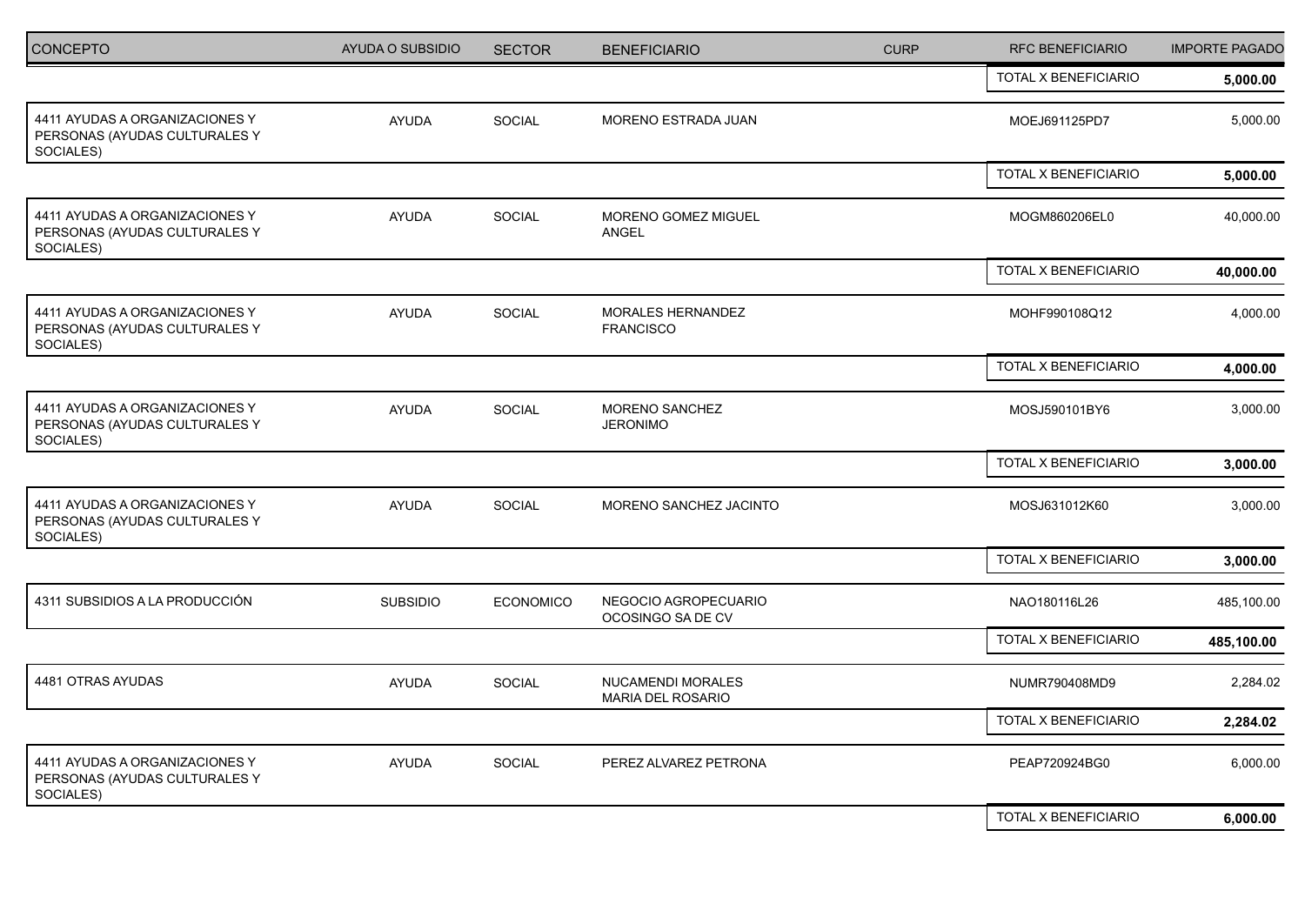| CONCEPTO                                                                     | AYUDA O SUBSIDIO | <b>SECTOR</b> | <b>BENEFICIARIO</b>                     | <b>CURP</b> | <b>RFC BENEFICIARIO</b> | <b>IMPORTE PAGADO</b> |
|------------------------------------------------------------------------------|------------------|---------------|-----------------------------------------|-------------|-------------------------|-----------------------|
| 4411 AYUDAS A ORGANIZACIONES Y<br>PERSONAS (AYUDAS CULTURALES Y<br>SOCIALES) | AYUDA            | <b>SOCIAL</b> | PEREZ CRUZ NICOLAS                      |             | PECN510517KZ6           | 3,000.00              |
|                                                                              |                  |               |                                         |             | TOTAL X BENEFICIARIO    | 3,000.00              |
| 4411 AYUDAS A ORGANIZACIONES Y<br>PERSONAS (AYUDAS CULTURALES Y<br>SOCIALES) | AYUDA            | SOCIAL        | PEREZ DEARA MARIANO                     |             | PEDM791217795           | 5,000.00              |
|                                                                              |                  |               |                                         |             | TOTAL X BENEFICIARIO    | 5,000.00              |
| 4411 AYUDAS A ORGANIZACIONES Y<br>PERSONAS (AYUDAS CULTURALES Y<br>SOCIALES) | <b>AYUDA</b>     | SOCIAL        | PEREZ GOMEZ MIGUEL<br>ANGEL             |             | PEGM930615EL3           | 3,000.00              |
|                                                                              |                  |               |                                         |             | TOTAL X BENEFICIARIO    | 3,000.00              |
| 4481 OTRAS AYUDAS                                                            | AYUDA            | SOCIAL        | PROVEEDORA E INSUMOS<br>CARIBU SA DE CV |             | PIC190111VA6            | 1,087,459.40          |
| 4481 OTRAS AYUDAS                                                            | <b>AYUDA</b>     | SOCIAL        | PROVEEDORA E INSUMOS<br>CARIBU SA DE CV |             | PIC190111VA6            | 2,175,000.00          |
|                                                                              |                  |               |                                         |             | TOTAL X BENEFICIARIO    | 3,262,459.40          |
| 4411 AYUDAS A ORGANIZACIONES Y<br>PERSONAS (AYUDAS CULTURALES Y<br>SOCIALES) | <b>AYUDA</b>     | SOCIAL        | RODRIGUEZ RUIZ VERONICA                 |             | RORV880307LL5           | 4,500.00              |
|                                                                              |                  |               |                                         |             | TOTAL X BENEFICIARIO    | 4,500.00              |
| 4411 AYUDAS A ORGANIZACIONES Y<br>PERSONAS (AYUDAS CULTURALES Y<br>SOCIALES) | AYUDA            | SOCIAL        | RUIZ GOMEZ LORENZO                      |             | RUGL641211LX8           | 3,000.00              |
|                                                                              |                  |               |                                         |             | TOTAL X BENEFICIARIO    | 3,000.00              |
| 4411 AYUDAS A ORGANIZACIONES Y<br>PERSONAS (AYUDAS CULTURALES Y<br>SOCIALES) | <b>AYUDA</b>     | SOCIAL        | RUIZ SANCHEZ JUAN                       |             | RUSJ390718473           | 8,000.00              |
|                                                                              |                  |               |                                         |             | TOTAL X BENEFICIARIO    | 8,000.00              |
| 4411 AYUDAS A ORGANIZACIONES Y<br>PERSONAS (AYUDAS CULTURALES Y<br>SOCIALES) | <b>AYUDA</b>     | <b>SOCIAL</b> | RUIZ SILVANO SEBASTIAN                  |             | RUSS830820P40           | 4,000.00              |